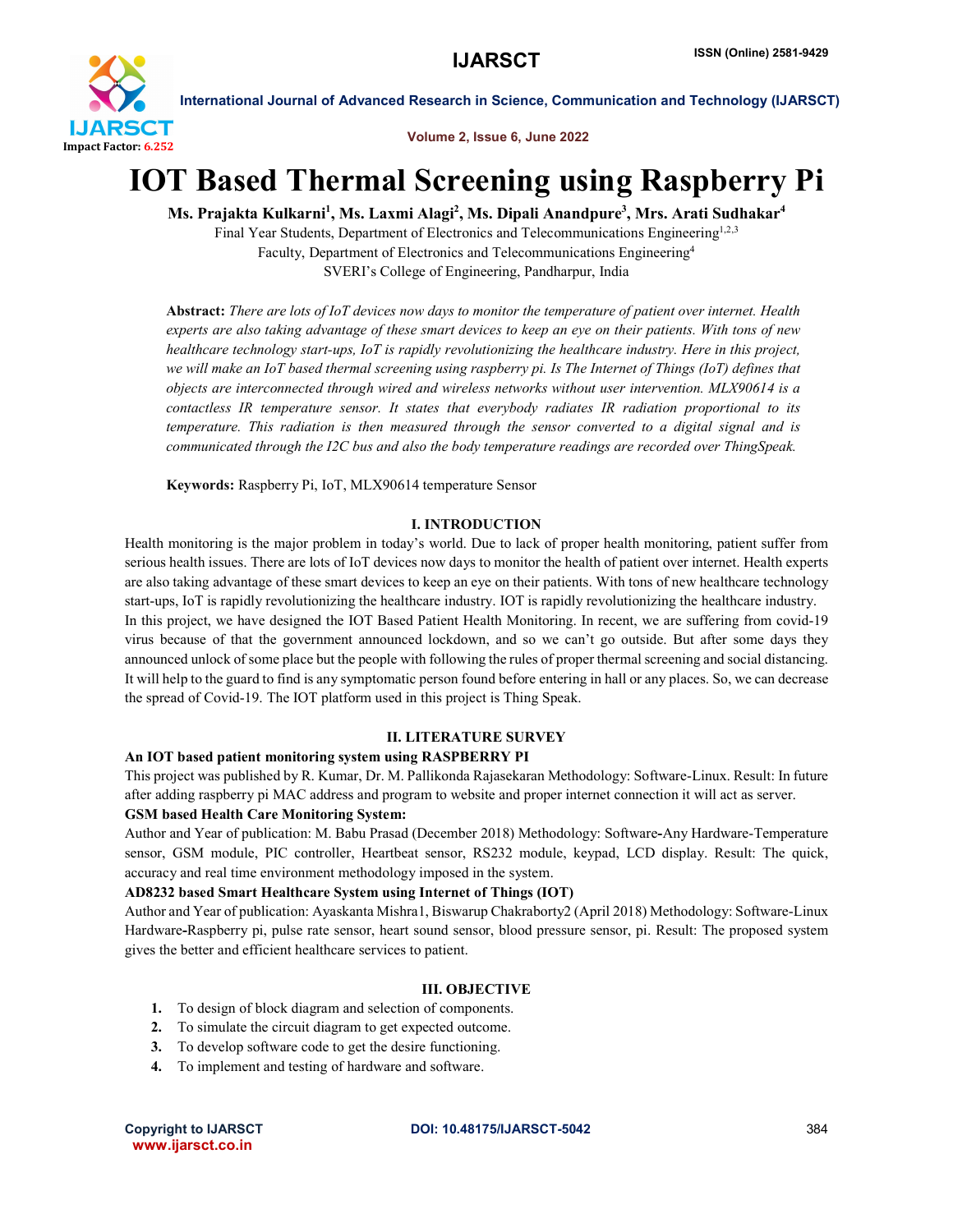



#### Volume 2, Issue 6, June 2022

#### IV. METHODOLOGY



Fig.1 Block Diagram

IoT based thermal screening using Raspberry Pi

The above Fig.1 shows the block diagram of our project. Firstly, ultrasonic sensor will sense the human is present or not if human is present then the mlx90614 temperature sensor send the human body temperature and pass it to the thing speak cloud and also to the LCD screen according to temperature the message will display on LCD screen. If temperature is less than 38/39 the screen message is normal temperature and if it is greater than that it shows the temperature is not normal please don't go inside. The temperature is also stored in the thing speak cloud; in that we can see the graph of temperature.

V. HARDWARE COMPONENTS

#### 5.1 MLX90614: Temperature Sensor



The MLX90614 is a Contactless Infrared (IR) Digital Temperature Sensor that can be used to measure the temperature of a particular object ranging from -70° C to 382.2°C. The sensor uses IR rays to measure the temperature of the object without any physical contact and communicates to the microcontroller using the I2C protocol. The key feature of MLX90614 is that it is a contactless IR temperature sensor with high accuracy. So it can be used in industries to measure the temperature of moving objects like a rotating motor shaft. Due to its high accuracy and precision, it is also used in a wide range of **commercial, health care, and household applications** like room temperature monitoring, body temperature measurement, etc.

#### 5.2 Ultrasonic Sensor



www.ijarsct.co.in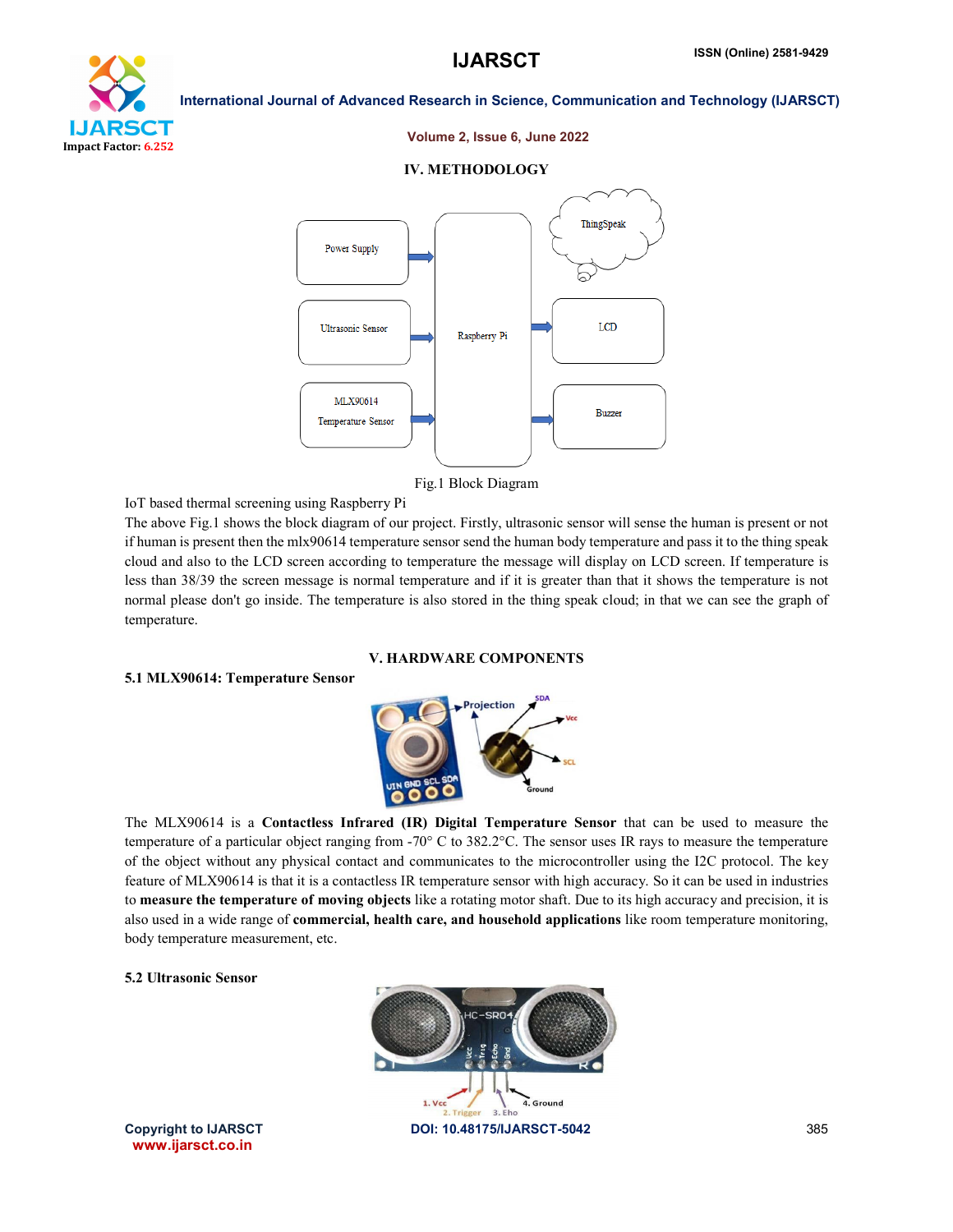

#### Volume 2, Issue 6, June 2022

The HC-SR04 Ultrasonic (US) sensor is a 4 pin device, whose pin names are Vcc, Trigger, Echo and Ground respectively. This sensor is a very popular sensor used in many applications where measuring distance or sensing object required. The module has two eyes like projects in the front which forms the Ultrasonic transmitter and Receiver. The sensor works with the simple high school formula that.

Distance = Speed  $\times$  Time

#### 5.3 LCD Display



LCD means "Liquid Crystal Display". Here LCD used is 16X2. 16X2 means LCD has16 columns and 2 rows. Each row is able to print 16 characters. It operates at 4.7V to 5.3 V. Current consumption of it is 1mA without backlight. It is available in green and blue backlight tLiquid crystal display technology works by blocking light. At the same time, electrical currents cause the liquid crystal molecules to align to allow varying levels of light to pass through to the second substrate and create the colors and images.

#### 5.4 RASPBERY PI



The Raspberry Pi is a low cost, **credit-card sized computer** that plugs into a computer monitor or TV, and uses a standard keyboard and mouse. It is a capable little device that enables people of all ages to explore computing, and to learn how to program in languages like Scratch and Python. It's capable of doing everything you'd expect a desktop computer to do, from browsing the internet and playing high-definition video, to making spreadsheets, word-processing, and playing games. What's more, the Raspberry Pi has the ability to interact with the outside world, and has been used in a wide array of digital maker projects, from music machines and parent detectors to weather stations and tweeting birdhouses with infra-red cameras.

#### 5.5 BUZZER



Buzzers are electric sounding devices that generate sounds. Typically powered by DC voltage, they can be categorized as Piezo buzzer and magnetic buzzer. They come in different designs and uses as well, and based on that, they can produce different sounds. A buzzer or beeper is an audio signaling device, which may be mechanical, electromechanical, or piezoelectric (piezo for short). Typical uses of buzzers and beepers include alarm devices, timers, and confirmation of user input such as a mouse click orkeystroke.

www.ijarsct.co.in

#### Copyright to IJARSCT **DOI: 10.48175/IJARSCT-5042** 386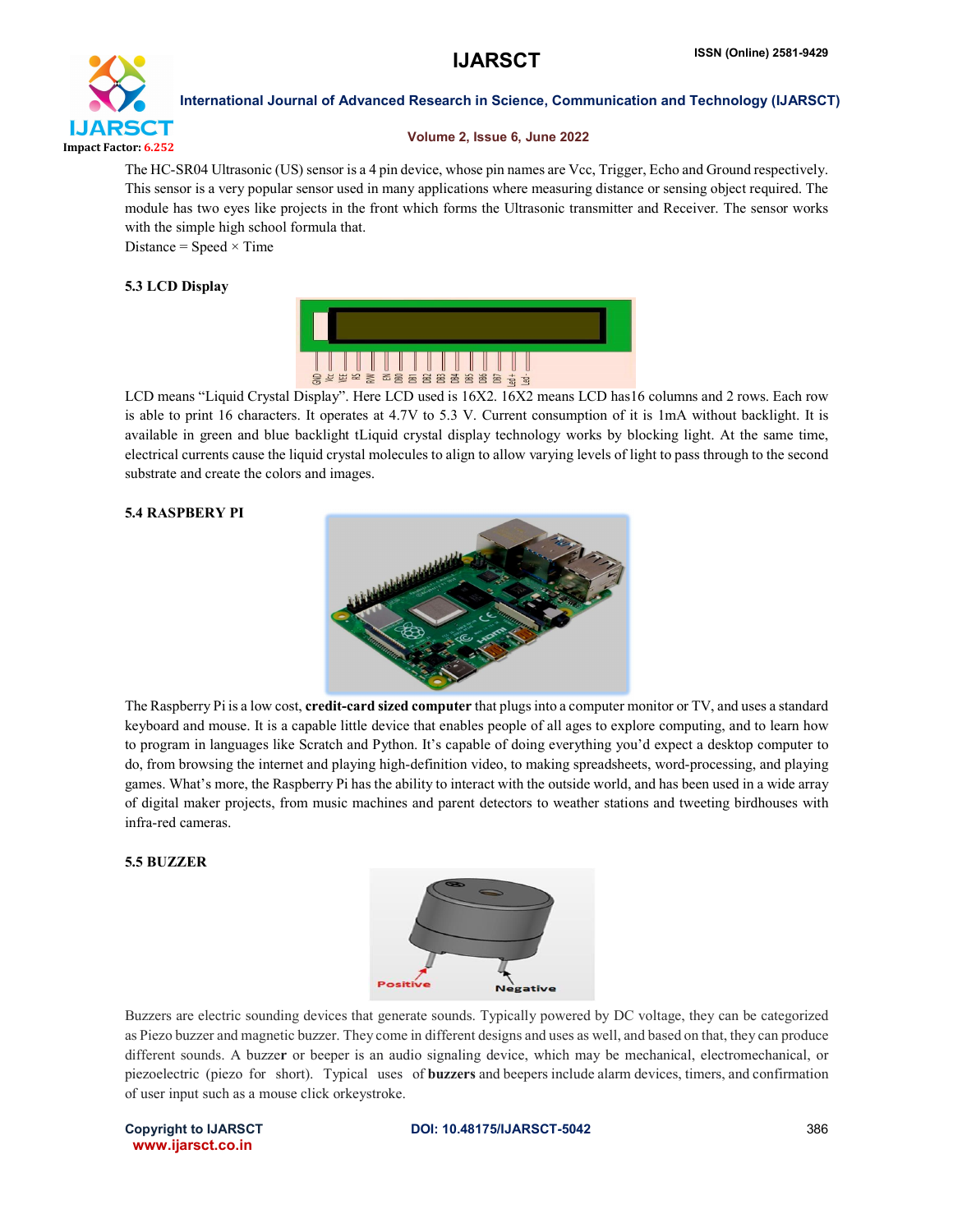

#### Volume 2, Issue 6, June 2022

#### V. APPLICATIONS

The IOT Based thermal screening using raspberry Pi designed here can be used in different public areas such as:

- 1. Schools/Colleges.
- 2. Railway Stations.
- 3. Airports.
- 4. Big Hospitals.
- 5. Fruit Markets.
- 6. Famous Temples
- 7. Industries

## VI. RESULT

#### A. First Output of Project on LCD



B. Second Output of Project on LCD



C. Output of Project on Screen



www.ijarsct.co.in

Copyright to IJARSCT **DOI: 10.48175/IJARSCT-5042** 387